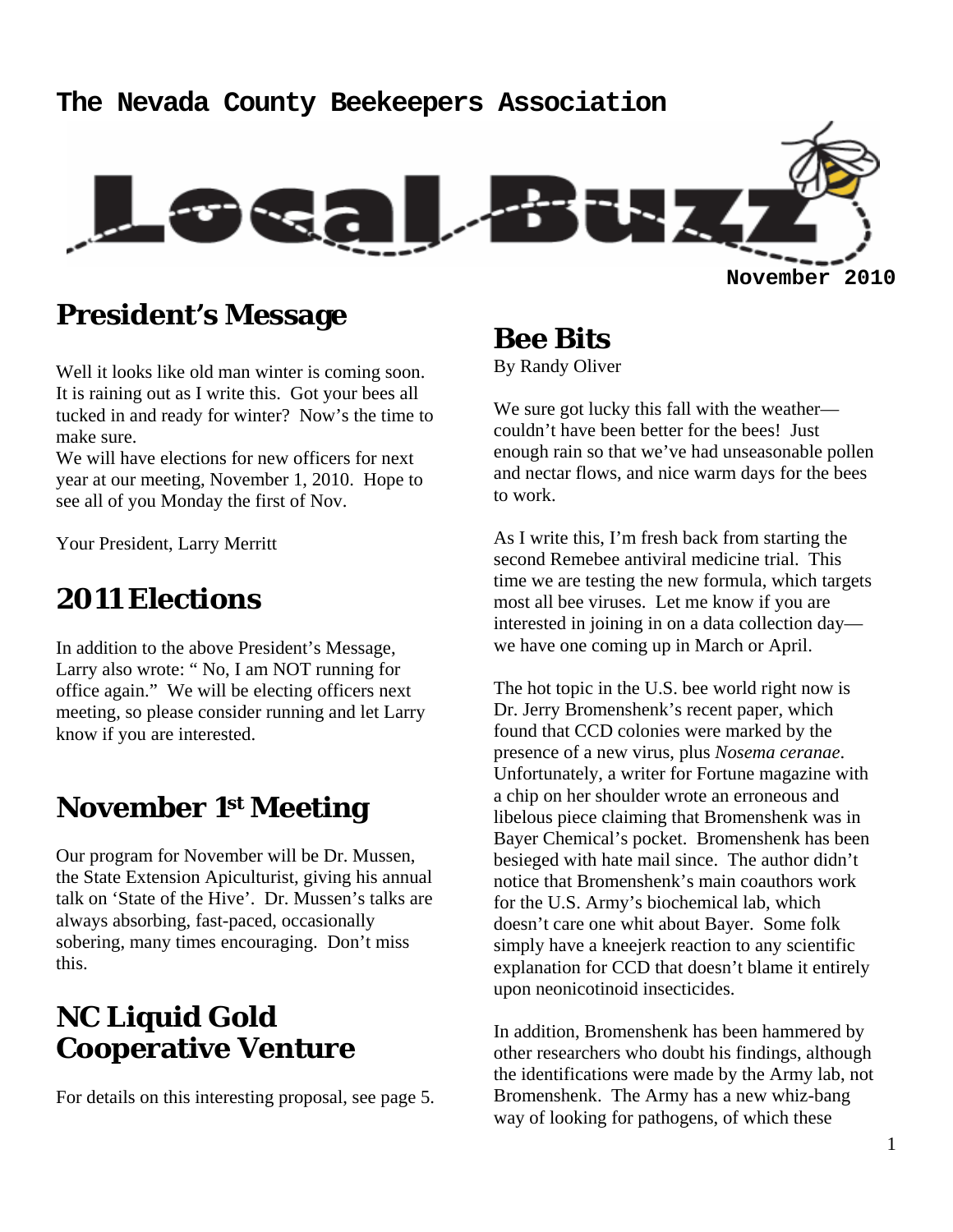results are the first field test. If the identifications are subsequently confirmed by other labs, the method holds great promise for disease agent detection, import of breeding stock, and for agriculture.

Here is an excerpt from my upcoming article in ABJ.:

#### A Novel Approach

What Wick's [Charles Wick, leader of the Army team] team did was to *download the genetic code* for every bacterium, fungus, and virus (that had been fully sequenced as of September 2008). They then used a computer program to *translate* those codes into what would be the full complement of *proteins* for each organism, which were then "digested" by the computer into the expected peptides that would be seen in the mass spectrometer. At this point they had created a theoretical "mass spectrum" for each microorganism.

However, many peptides would be identical to those of other organisms, including the bee. So the team developed another computer program to discard any peptides that were not *unique* for each specific pathogen. What was left was a "signature" of unique peptides for each microorganism. Their novel (patent pending) BACid computer program (algorithm) was then used to search for these microorganism signatures in any processed bee sample, and assign them by standard taxonomic classification, often right down to species and even strain (Figure 3). (Buzz Editor's note: figure 3 is on next page)

The developers of the method suggested that it might "function as a strong complement to the alternative approaches of comparing microbial genomes based on DNA sequencing or microarray hybridization techniques" (Dworzanski 2006). And indeed it does, some major advantages of the method being:

- It is very rapid, and most of the work is done by computer.
- The approach allows for the detection, quantification, and classification of fungi, bacteria, and viruses in a single analytical pass.
- Classification can be to strain level and is limited only by the level of precision within the proteomic and genomic databases.
- It isn't dependent upon the often tricky chemistry involved in standard genomic methods.
- Instead of using a limited number of genetic primers, it uses hundred of confidently identified peptide sequences derived from entire genomes.
- The signature isn't likely be misled by single point mutations, as such changes would likely affect peptides less than they would affect primers.
- This technique appears to be a major breakthrough for pathogen identification. The Army's pretty proud of it! As more bacteria, fungi, and viruses are sequenced each year, their proteomes can be added to the database. Another of the technique's beauties is that once you process a sample, the data set can be later "mined" should any new pathogens be discovered in the future—their peptide signatures will still be in the data.

Bromenshenk has been processing bee samples to save examples of the current "state of the bee" for posterity (researchers are acutely aware of the lack historical bee specimens suitable for parasite confirmation). Future researchers could then use the archived data to see how any new parasites change the dynamics of bee symbionts and pathogens, or to see whether a newly-identified virus was previously present, but merely unnoticed.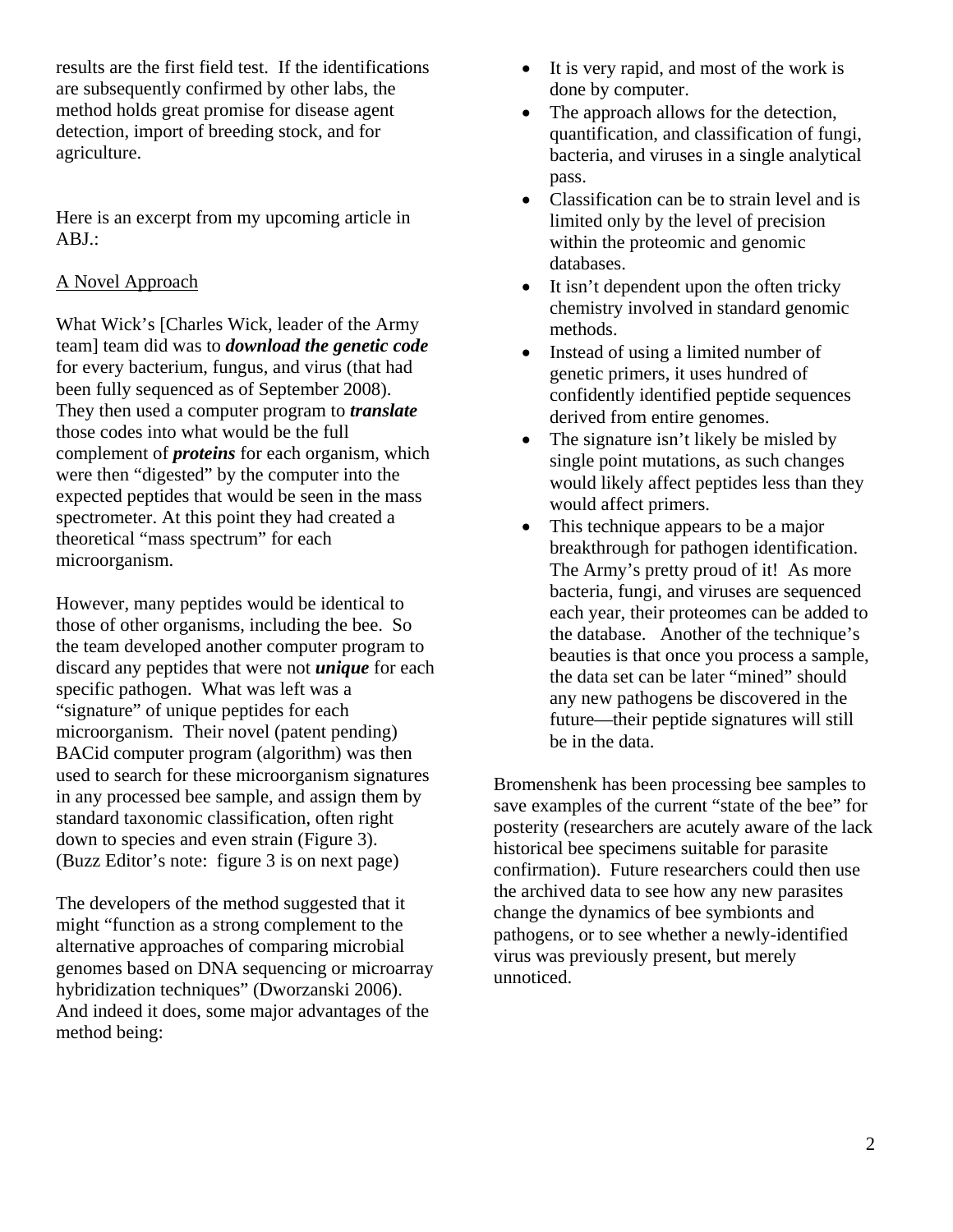

Figure 3. The upper path indicates how the Edgewood Lab processed CCD samples. The lower path is a schematic of how their novel computer algorithm generated expected peptide sequences from the published genomes of bee pathogens, and then compared them to peptides from sick bees. They could then look for the unique peptide "signatures" for each type of pathogen. For more details, see a recent paper by the Edgewood team--Jabbour (2010).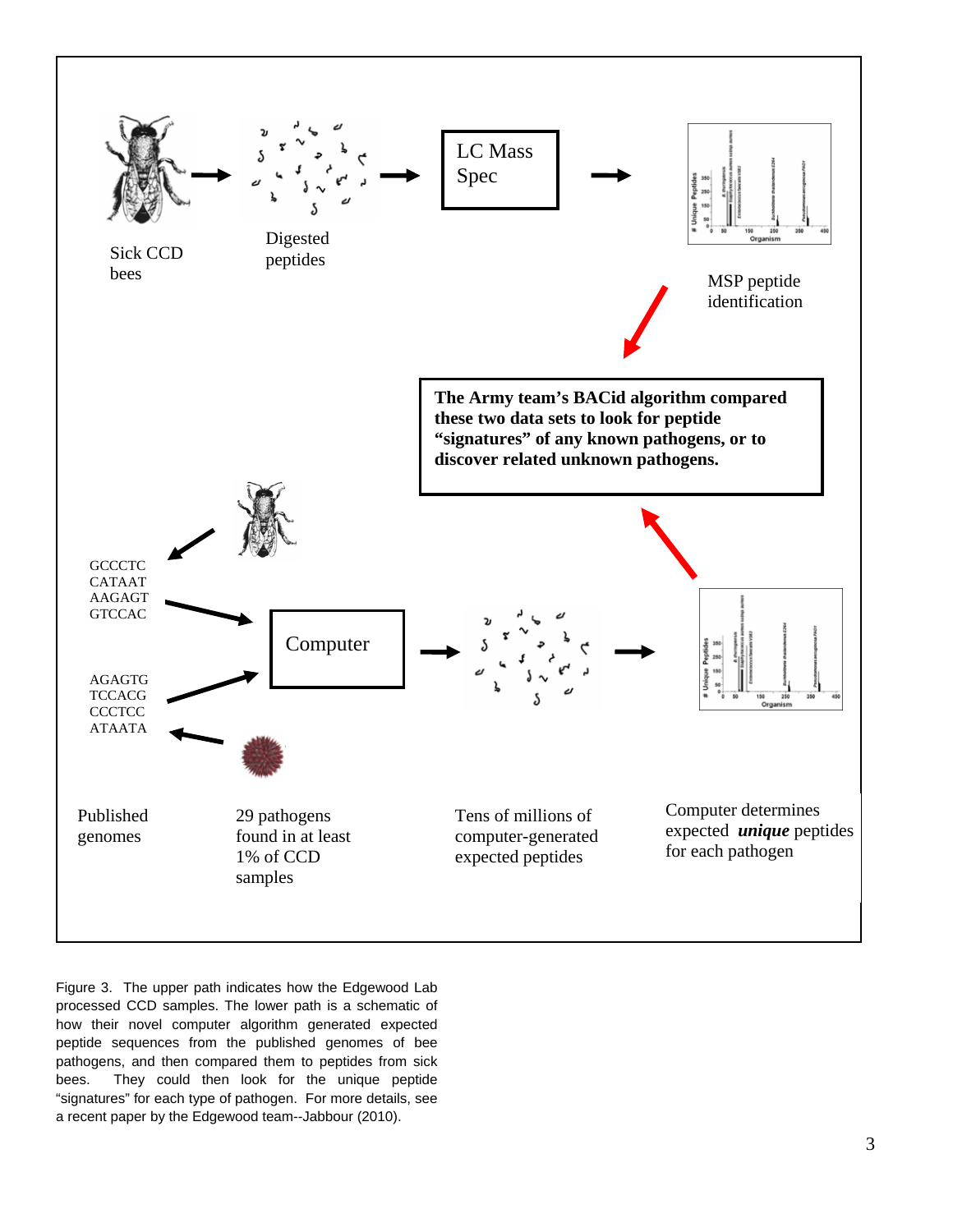## **NCBA's Famous Raffle**

Don't you just love our raffles?! The creativity! The love! The beekeeping items! One person's junk is another's treasure! Don't forget: for each item you donate to the raffle you will receive a free ticket. So take a minute to look around your home, hobbies, hoards, and honey house, and bring something in. The Association treasury will benefit, and you never know what treasure you might take home in return…

#### **October Minutes**

VP Jeremiah Farrell opened meeting with Q&A. Remarks: Fume boards need heat to disperse--best in summer heat. Star thistle honey has good taste; plum honey tastes bad.

Finance, Janet Brisson- Sept start \$3336.75; Inc\$150.50; Exp\$433.35; SeptEnd\$3073.85. PROGRAM: 2nd half DVD "Vanishing of the Bees" examined whether new nicotinoid pesticides such as imicloprid induce disorientation of bees neurons so they cannot return to hives, and may increase susceptibility to parasites and viruses.

#### **For Sale: Country Rubes Combo Screened Bottom Boards**

Special NCBA Club Price! Call Janet for details. 530-913-2724 or email at rubes@countryrubes.com.

### **Reviews from the Librarian**

By Tynowyn Slattery

We had a bonanza of new books this month thanks to Randy and Janet.

The first, The Complete Idiot's Guide to Beekeeping by Dean Stiglitz and Laurie Herboldsheimer, owners of a commercial business in the eastern part of the US, is a 200 page, smaller format book, with a treatment free slant. It has fewer pictures than the popular, BeeKeeping for Dummies, but it is logically laid out and covers an

amazing amount of material with good simple definitions, a glossary, several appendices and a good index, which I'm always happy to find in a book.

I think this book would be especially helpful for apifiles who just want to know more about the little critters and/or those who are thinking about getting a hive and need an idea of the work involved.

Janet ran across a hard to find copy of Beekeeping at Buckfast Abbey (we have the DVD that accompanies the book also) by Brother Adam, a Benedictine monk who joined Buckfast Abbey located in the south of England when he was only twelve. He went on to breed the Buckfast bee and become noted for his early genetic breeding program after disease wiped out the English Black Bee.

It is a conversational book written in the slower style of the early parts of the last century about the trials of beekeeping in a different place and a different time than our own but I regard it as I do many of our older library books as philosophy and history as much as instruction or science.

Which brings me to Nobel Prize winning Belgian poet, dramatist and twenty year beekeeper Maurice Maeterlinck's The Life Of The Bee. This book, which follows the life of the hive through a year, is more philosophy than anything else. If anthropomorphism gets your tail in a knot, maybe this book isn't for you, but for anyone else, it is certainly worth the time to read about, as he puts it, "...the most orderly society on Earth...and how mankind has entered into its world." Maeterlinck wrote around the time that Darwin's Theory of Natural Selection was causing a huge reaction and re-assessment in many scientific and philosophical disciplines and in retrospect his style approaches the mystical at times but that sympathetic ability to enter into the perspective of the "other" is paradoxically, what might just be the thing that keeps humankind "humane."

In its 159 pages there is a lot of material to think about and I'd be surprised if every beekeeper hasn't had some reflection on these meditations on the hive/human interface, it's just a pleasure to read how a master of literature puts it.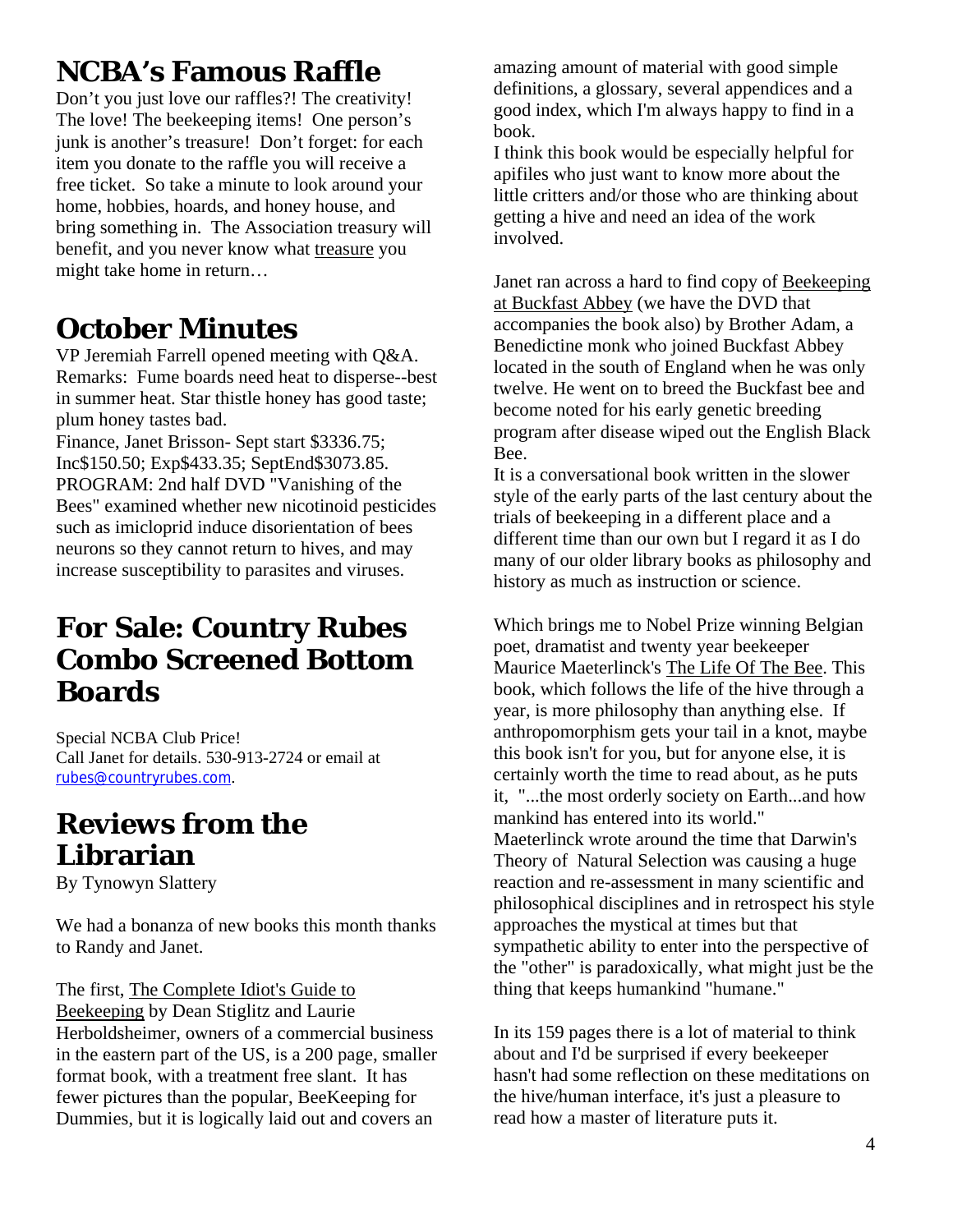#### **Sacramento Beekeeping Supplies**

- Complete line of all beekeeping supplies
- American dealer for Sheriff suits
- Gifts—bee themed children's wear, tableware, garden décor, etc
- Books—children's beekeeping, homemade cosmetics, candles
- Beeswax candles, molds, waxes (soy and paraffin too) dyes, scents, and wicks
- Honeycomb sheets for rolling candles—35 colors

2110 X Street, Sacramento, CA 95818 (916) 451-2337 fax (916) 451-7008 Webpage at www.sacramentobeekeeping.com email: info@sacramentobeekeeping.com Open Tuesday through Saturday 10:00 – 5:30 **MAIL ORDERS RECEIVE QUICK SERVICE** 

# Oh, Cuddles! Handcrafted Jewelry & Whatnot **Bobbie C. Giarratana** 510 928 4400 www.OhCuddles.etsy.com

Bobbie donated that fabulous bee jewelry to our September raffle. For wonderful holiday gift ideas, please contact her.

## **Beelogics Remebee tm**

Janet Brisson received the following email recently: "As you well know, in the past few years widespread and often dramatic colony declines have been experienced across the U.S. Despite the many opinions regarding the ultimate cause of these declines, there is a growing consensus in the scientific community that honeybee pathogens are a major if not critical factor in these collapses. In this regard, there is growing evidence that viruses are principal pathogens of honeybees and that they act synergistically with other pathogens such as Nosema to bring down the hive.

Beeologics is a technology company focused on the development of evidence-based solutions for the health of the bees.

Recently, Beeologics received an FDA approval to disseminate Remebee™ for investigational use and accordingly, is offering Remebee™ for sale to beekeepers who wish to use it this winter. Remebee™ was tested under field conditions in Florida, Pennsylvania and California, and some information regarding these trials is publicly available. If you wish to participate and treat your hives with Remebee™, please send us an email to beekeepers@beeologics.com to secure a position on the priority list. This will allow us to better schedule and include you in the treatment regime, beginning in December 2010. Please include the anticipated number of hives that you wish to treat, and your contact details. You can also fax to (305) 233 7749 or alternatively, give us a call to (305) 233-6564 and we can discuss, answer questions and register you there. Please feel free to ask questions. Truly yours, Nitzan Paldi, Beeologics Inc. www.beeologics.com

## **Nevada County Liquid Gold Cooperative Venture**

Scot Sestic, general director and manager of the Nevada City Liquid Gold project, came to our October meeting to tell members about the 'Liquid Gold' Cooperative Venture. Scot plans to turn the Alpha Building in Nevada City into a local cooperative market venue that is also a gathering and learning place, all centered upon local products. One element of the 'liquid gold' concept is a local beekeeping space featuring honey and bee products made by or from local small and hobby beekeepers. The vision includes not only sales of honey, bee products, and cosmetics, but also a cooperative kitchen for recipe development and tastings, observation hive, extraction demonstrations, children's activities, and the like. Scot is willing to provide the organization necessary to pull participants together, and needs beekeepers and makers of bee products. He is actively seeking interested people and ideas and would like to hear from you.

If you would like to participate, have ideas, or would like more information, contact Scot at  $(530)$  288-3680 or 470-3147, email is srsertic@yahoo.com. He also plans to attend more NCBA meetings.